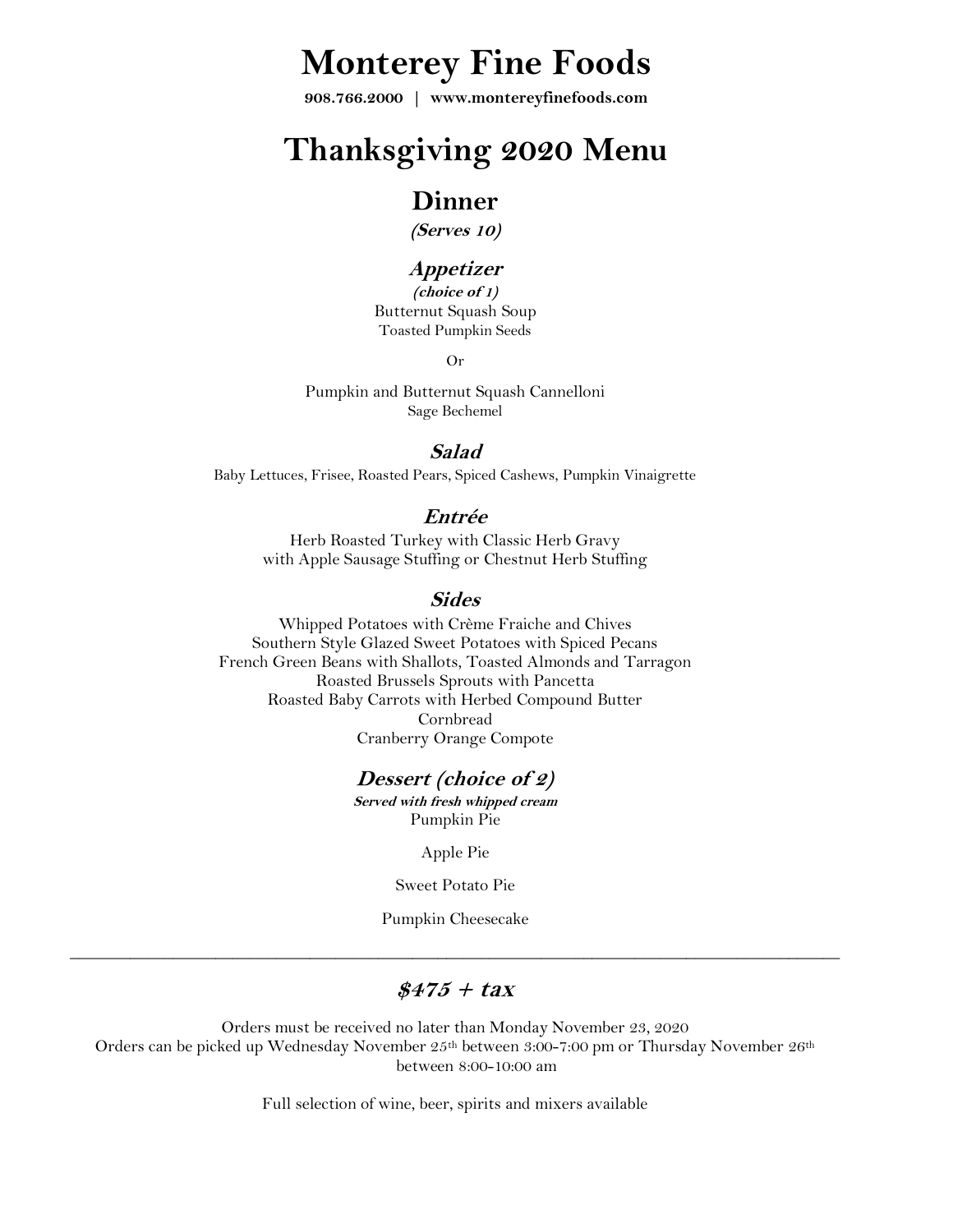## **Thanksgiving A la Carte Menu**

### **BAR SNACKS**

| House Spiced Nuts                                                             | $$15$ per 8 oz. |
|-------------------------------------------------------------------------------|-----------------|
| Cheese Straws (Parmesan, Gruyere, smoked paprika, puff pastry)                | \$28 per dozen  |
| Marinated Olives (mixed imported olives, red chili flake, fresh herbs)        | $$12$ per lb.   |
| House Potato Chips with French Onion Dip (serves 8-10)                        | \$25            |
| Monterey Mix (your favorite cereal snack mix only better)                     | $$15$ per pound |
| Spicy Asian Brittle (almonds, cashews, wasabi peas, sesame)                   | $$25$ per pound |
| Alsatian Flatbread (bacon, caramelized onions, potato, goat cheese)           | \$26            |
| Caviar Service (choice of caviar served with blinis and crème fraiche)        | Market Price    |
| <b>SEAFOOD RAWBAR</b>                                                         |                 |
| Jumbo Shrimp Cocktail Platter (U 12 shrimp, house made cocktail sauce, lemon) | \$60 per dozen  |

| vanios vin mip voortan 1 notes   v 12 sin mip, notes maar voortan saavoj remen                               | $\psi \circ \psi$ per abberr |
|--------------------------------------------------------------------------------------------------------------|------------------------------|
| Lobster Cocktail (2-pound lobster, steamed and split, served in its shell with cocktail sauce and lemon)     | \$40                         |
| The Monterey Platter serves 4–6 (6 Shrimp, 8 clams, 8 oysters, 1 lb. crab salad, 1 chilled lobster)          | \$125                        |
| The Monterey Grande Tower serves 8-10 (18 shrimp, 24 clams, 24 oysters, 2 lb. crab salad, 2 chilled lobsters | \$250                        |
| House Smoked Salmon Platter (capers, red onions, pumpernickel crostini, hard cooked egg)                     | \$120                        |
| Seafood Salad (shrimp, scallops, crab, calamari, mussels)                                                    | $$33$ per lb.                |

### **APPETIZERS**

| Lobster Bisque                                                                                              | $$18$ per qt   |
|-------------------------------------------------------------------------------------------------------------|----------------|
| Butternut Squash Soup                                                                                       | $$15$ per qt   |
| Monterey Champagne Cheddar Spread (whipped Wisconsin Cheddar, sparkling wine, crackers, and crisps)         | \$35           |
| Franks in a Quilt with honey mustard sauce                                                                  | $$25$ per doz. |
| Asparagus wrapped in Phyllo with herb dipping sauce                                                         | $$25$ per doz. |
| Mini Crab Cakes with remoulade sauce                                                                        | \$36 per doz.  |
| Classic Spinach Artichoke Dip (3 cheeses, crackers, and crisps, served in a bread bowl)                     | \$50           |
| Chesapeake Crab Dip (lump crab meat, Old Bay, 3 cheeses, crackers, and crisps, served in a bread bowl)      | \$55           |
| Seafood Salad (shrimp, scallops, crab, calamari, mussels)                                                   | $$33$ per lb.  |
| Brie en Croute serves 8-10 (brie, puff pastry, fig compote, crackers)                                       | \$75           |
| Cheese Platter serves 10-12 (assorted imported and domestic cheeses, fruit, chutneys, crackers, and crisps) | \$100          |
| Charcuterie Platter serves 10-12 (assorted salumi, marinated olives, cornichons, crackers, and crisps)      | \$100          |
| Meat and Cheese Platter serves 10-12 (assorted salumi, cheeses, garnishes, crackers, and crisps)            | \$125          |

# **Entrees**

| Whole Roasted Turkey (12-14 lb.)                 | \$125 |
|--------------------------------------------------|-------|
| Whole Roasted Turkey (18-20 lb.)                 | \$175 |
| Roasted Sweetheart Turkey Breast (4-5 lb. avg.)  | \$69  |
| Maple, Dijon, Brown Sugar Glazed Ham (10-12 lb.) | \$105 |
| Whole Roasted Tenderloin of Beef                 | \$175 |

## **SIDES (Serve 8-10)**

| Glazed Baby Carrots with herb compound butter                               | \$48 |
|-----------------------------------------------------------------------------|------|
| Creamed Spinach                                                             | \$50 |
| Roasted Fall Vegetables-butternut squash, parsnips, sweet potatoes, carrots | \$45 |
| Sautéed Brussels Sprouts with pancetta                                      | \$45 |
| French Green Beans with toasted almonds, garlic, shallot, and thyme         | \$48 |
| Herb Chestnut Stuffing                                                      | \$45 |
| Apple Sausage Stuffing                                                      | \$48 |
| Whipped Yukon Gold Potatoes                                                 | \$45 |
| Wild Rice Pilaf with leeks, dried cranberries, toasted pumpkin seeds        | \$45 |
| Roasted Fingerling Potatoes with shallots, thyme, and rosemary              | \$45 |
| Potato Gratin with Gruyere                                                  | \$50 |
| Southern Style Glazed Sweet Potatoes with spicy pecans                      | \$45 |
| Roasted Mushrooms and Leeks                                                 | \$48 |
| Cranberry Orange Compote (Quart)                                            | \$18 |